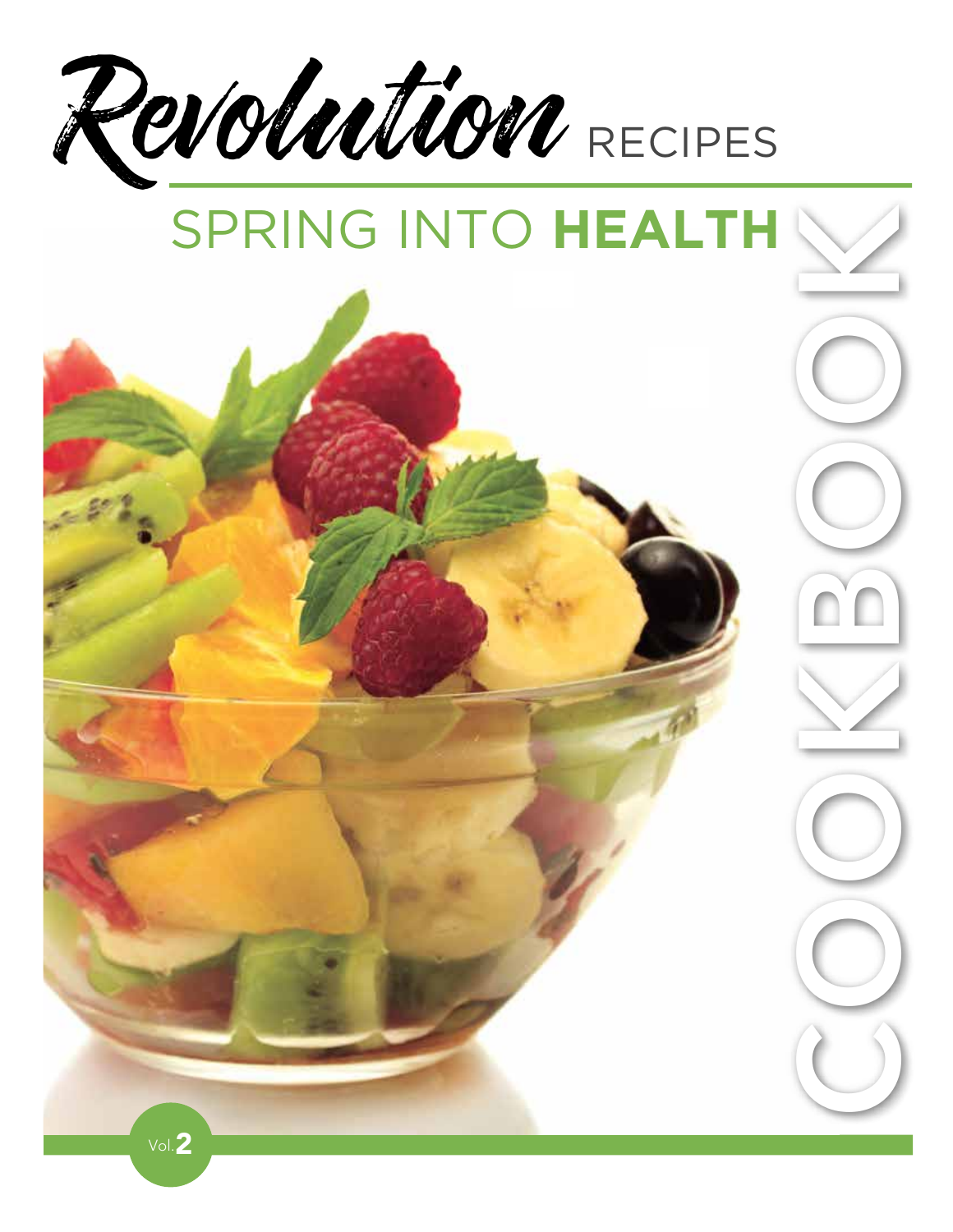## Introduction

Congratulations on being a part of the Healthy Living Revolution!

This cookbook is a collection of plant-based meal ideas that are tried and proven favorites. Healthy should taste good, too! All of these recipes are clean (meaning no refined sugars, preservatives, food dyes or processed-food ingredients), gluten-free, dairy-free, and mostly oil-free, too! Whether you describe your lifestyle as vegan, paleo, vegetarian, Mediterranean, pescatarian, or straight-up "flexitarian," the common goal for optimal health is to eat MORE VEGETABLES – so there are plenty of recipes in here for everyone!

We want to thank Chef Penny Shack and her team for graciously assembling these recipes and Dawn Williamson for designing and assembling this cookbook.

*From our family to yours, The Healthy Living Revolution Team*

## "THE MORE **PLANT FOODS** YOU EAT, THE

healthier

YOU WILL BE." - DR. MITRA RAY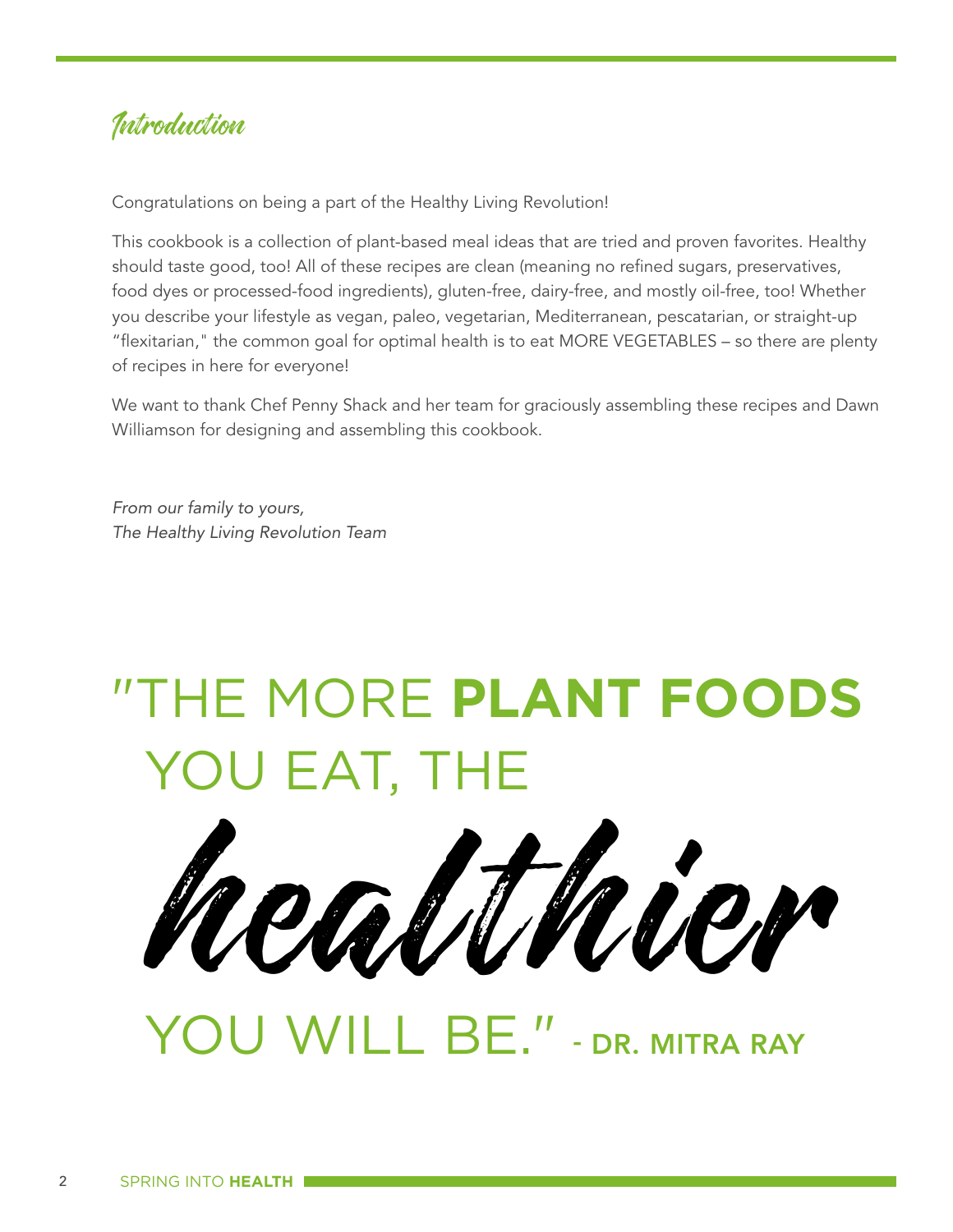## **CONTENTS**

#### RECIPES

Pureed Parsnips 5 Fennel and Bok Choy 6 Roasted Romanesco over Eggplant Puree 7 Radish Chips 8 Roasted Red Beet Hummus 9 Jicima and Hearts of Palm Salad 10 Arugula Kale Harvest Salad 11 Pressure Cooker Winter Squash and Lentil Stew 12 Cauliflower Rice Lettuce Cups with Sriracha Peanut Sauce 13 Harissa-Roasted Broccoli and Tofu 14 Potato Veggie Pancake 15 Sweet Potato and Green Bean Salad 16 Spaghetti Squash and Mushroom 17 Dijon Brussel Sprouts 18 Carrot Ginger Soup 19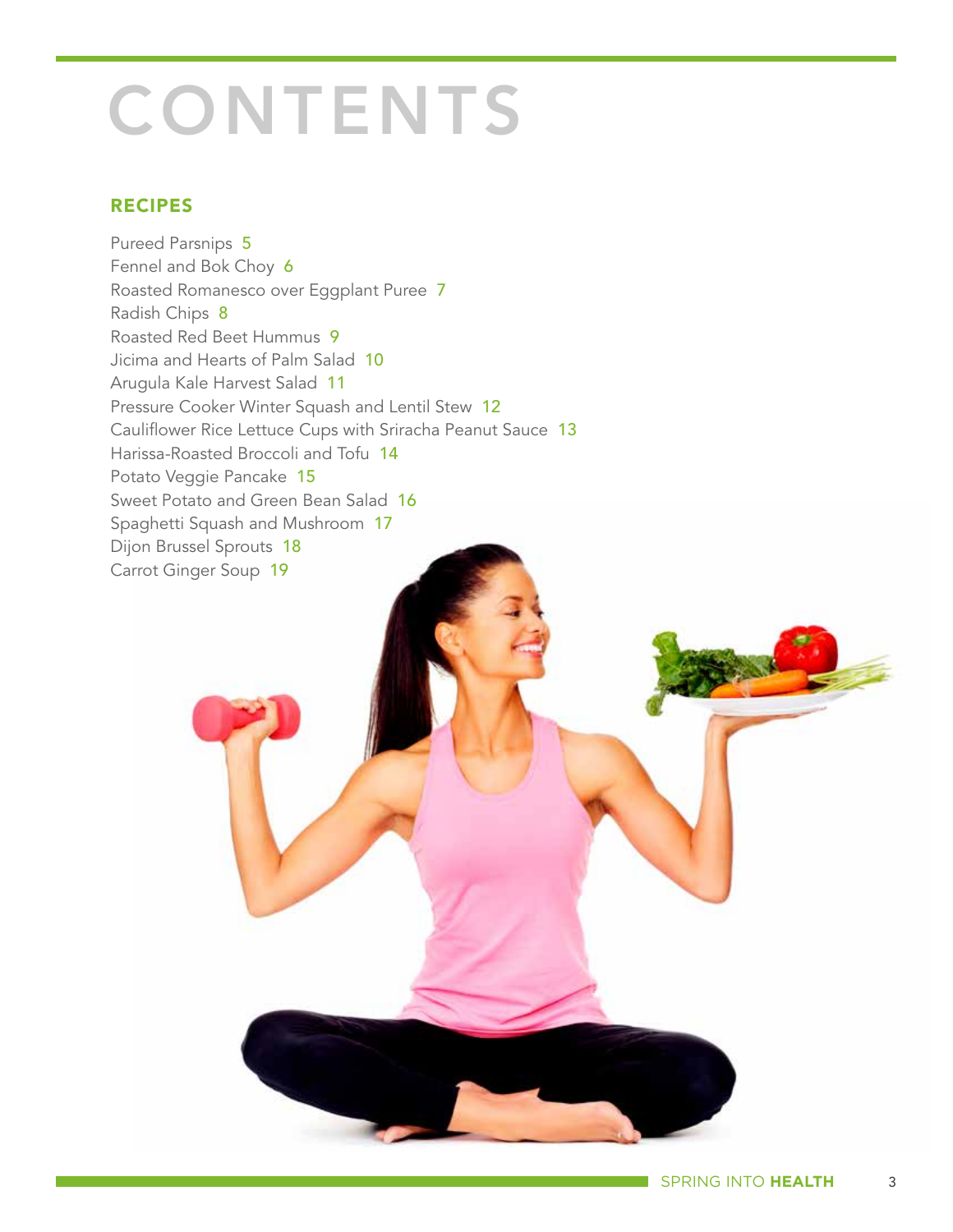## PANTRY STAPLES

#### SEASONINGS

Sea Salt, Black Pepper, Cumin, Curry Powder, Chili Powder, Turmeric

#### GARLIC

A fresh clove of garlic is at the heart of most flavorful recipes! It is not only tasty but has many anti-inflammatory and anti-microbial properties. If you are out of fresh garlic, here are some substitutes for 1 clove: ½ tsp. minced garlic,  $\frac{1}{8}$  tsp. garlic powder, or  $\frac{1}{2}$  tsp. garlic flakes.

#### **ONIONS**

Onions are not only full of great health benefits, they are also full of flavor so they are used as the base for many of these recipes. If you are in a hurry or out of onions, you can substitute 1 Tbsp. of dried onion flakes or 1 tsp. onion powder in place of a small onion. (Small onion is approx.  $\frac{1}{3}$  cup chopped and a medium onion is approx. 2/3 cup chopped.) If you use onion powder, add it toward the end of the cooking rather than adding it at the beginning like fresh onions.

#### GINGER

Ginger is a powerful nutritional herb that supports digestion health plus can reduce pain and inflammation! Fresh ginger root is the best way to add flavor and spice to these dishes - it should be peeled and then grated with a microplane grater. Store fresh ginger root in a tightly wrapped bag in the fridge or freezer. If fresh ginger isn't available, substituted  $\frac{1}{8}$  tsp. ground ginger.

#### FRESH HERBS

Fresh herbs have that ability to make a dish go from "blah" to ZING! Growing your own on your backyard Tower Garden is the best way to have fresh herbs for cooking! Just cut what you need and eliminate all the herbs wasting away in your fridge. Some that grow great on the tower and commonly used in these recipes are basil, cilantro, parsley, dill, rosemary, and thyme.

#### BRAGGS LIQUID AMINOS / COCONUT AMINOS / TAMARI

Soy sauce is a common staple and a tasty addition to vegetable dishes and salads. Most people don't realize that soy sauce is not gluten-free though. We recommend that you try one of these listed substitutions: Braggs liquid aminos, coconut aminos, or tamari.

#### FULL-FAT CANNED COCONUT MILK

With its creamy texture and natural sweetness, coconut milk might taste like it should be bad for you, but it's not! It can build up the body's immune system, help with weight loss, increase energy, plus lower cholesterol, and blood pressure. It is a base for many Thai dishes and is an excellent dairy substitute. When buying a can of fullfat coconut milk, look for BPA free and read the label to make sure it is organic with no added sugars.

#### ORGANIC VEGETABLE BROTH BALSAMIC / RED WINE VINEGAR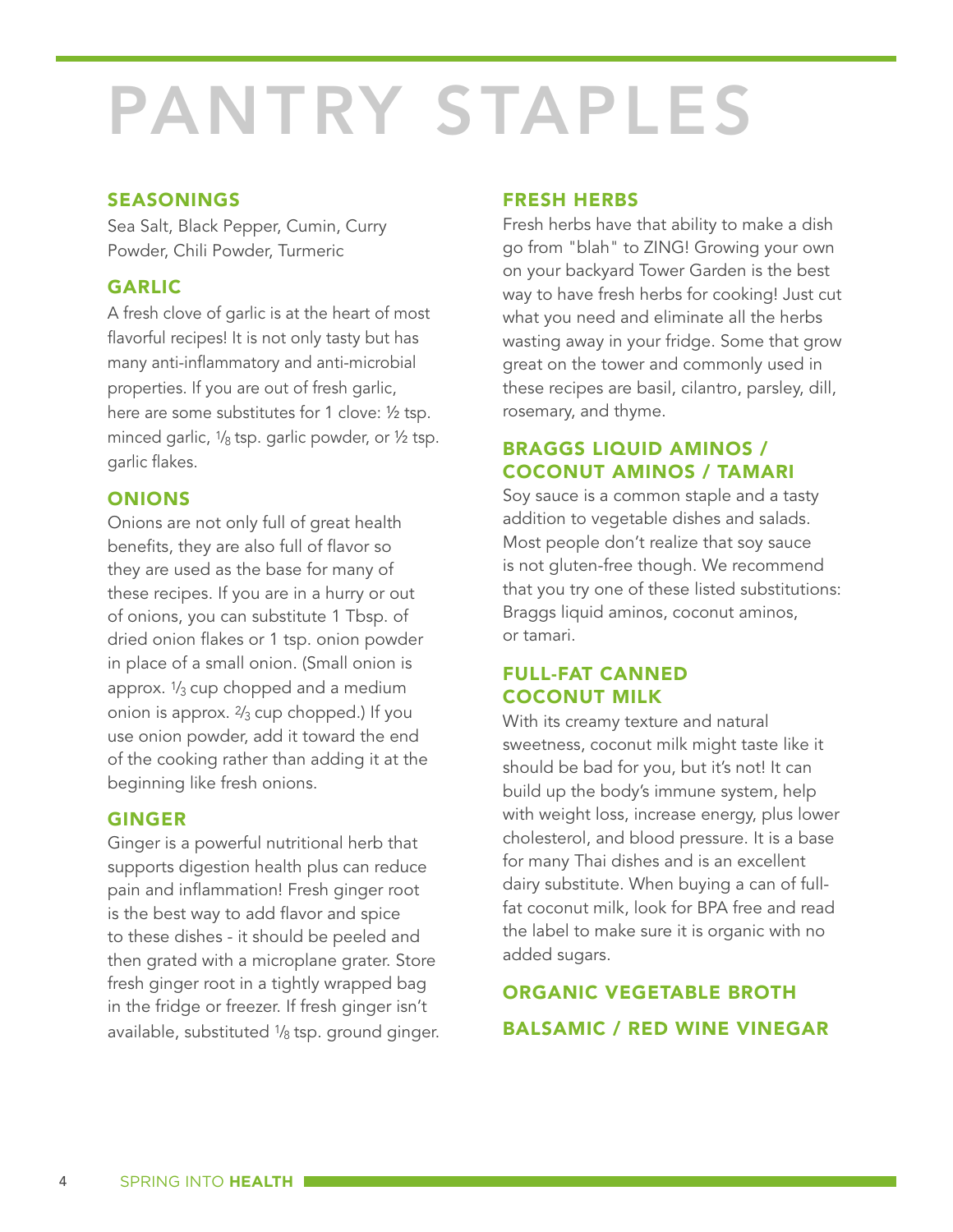#### PUREED PARSNIPS

3-4 large parsnips 1-2 Tbsp. non-dairy spread such as Earth Balance Olive Oil 1-2 Tbsp. unsweetened almond milk Salt and pepper \*Additional seasoning optional

- 1. Boil parsnips until tender/soft. (When you stick a knife in them it should come right out.)
- 2. In a blender or pot using an immersion blender, add non-dairy spread, almond milk, salt and pepper. Blend to desired consistency. For creamier consistency, add more butter or almond milk.

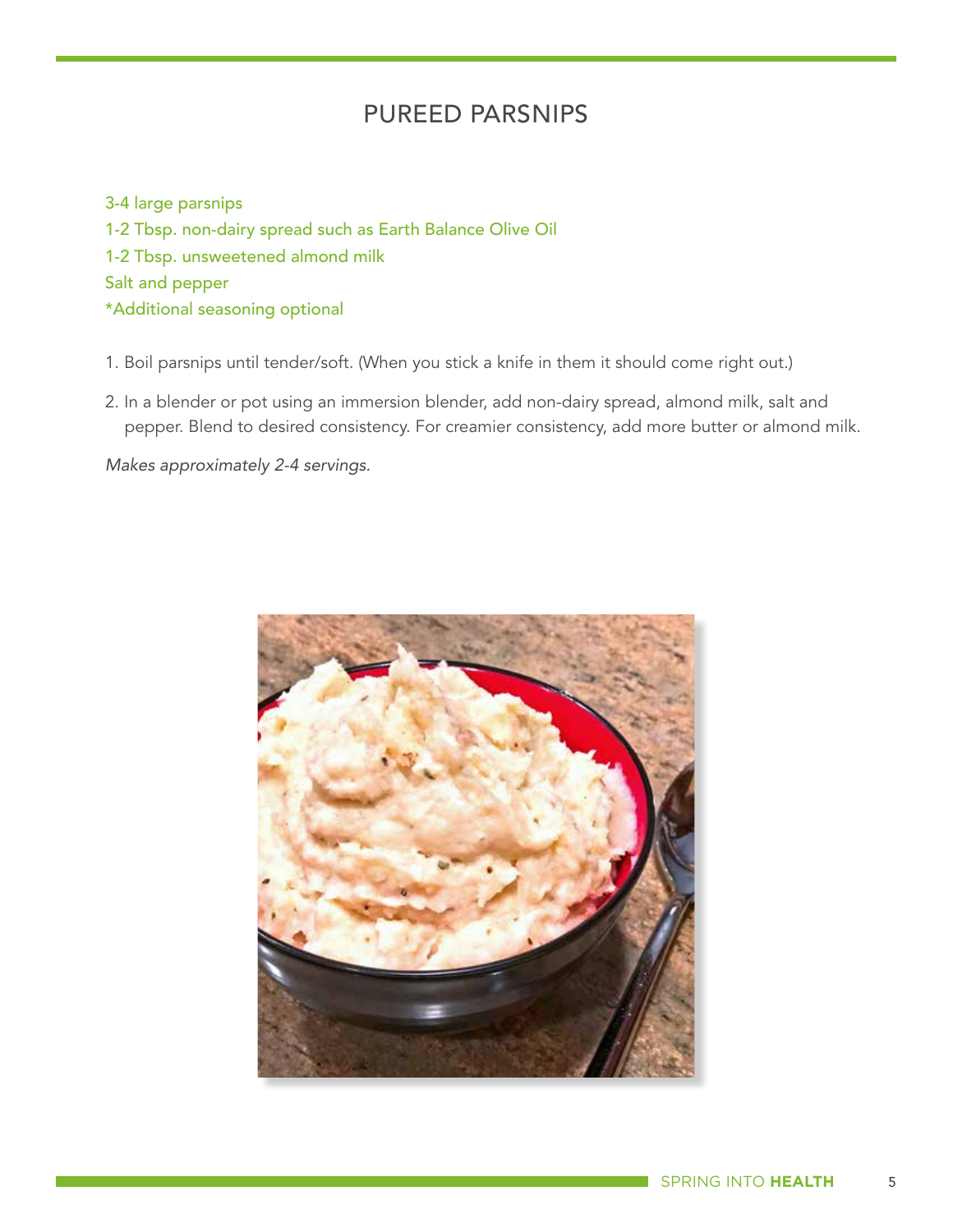## FENNEL AND BOK CHOY

- 1 fennel bulb
- 1½ tsp. sesame oil 3 cloves garlic, thinly sliced 1 shallot, finely diced 1 small head bok choy, chopped 1 tsp. ginger, minced ½ cup vegetable broth 1 tsp. soy sauce ½ orange, juiced Salt and pepper
- 1. Chop fennel into small pieces, discarding the stem and leaves. Chop bok choy into similar size pieces.
- 2. In a large skillet, heat sesame oil over medium heat. Add garlic, shallot, and bok choy. Cook, stirring often, until garlic starts to color and vegetables begin to soften, about 5 minutes.



- 3. Stir in fennel and ginger.
- 4. Add broth, reduce heat to low, and simmer for 10 minutes.
- 5. Stir in soy sauce and orange juice. Let macerate for about 3 more minutes to immerse the flavors together.
- 6. Serve alone or over rice.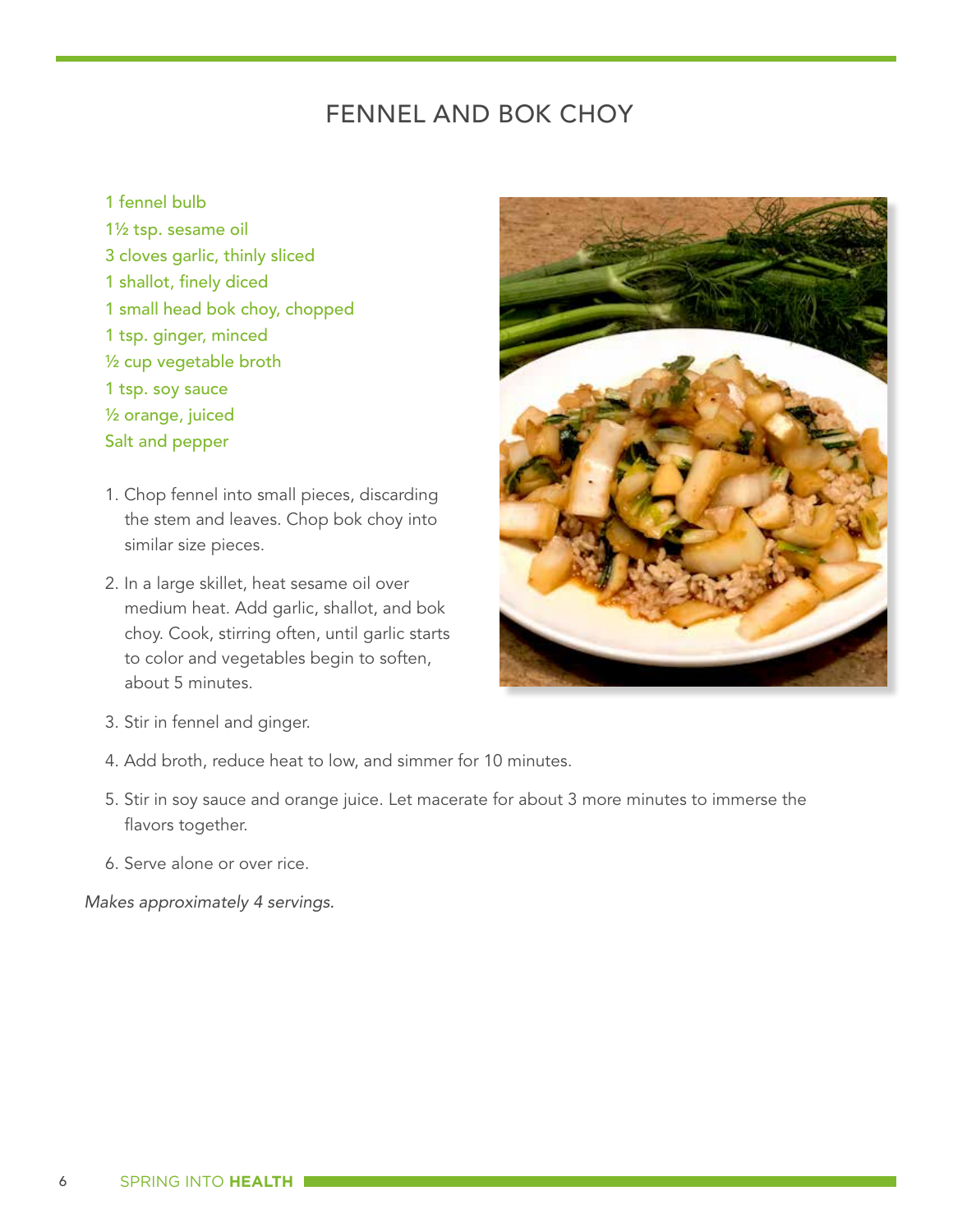## ROASTED ROMANESCO OVER EGGPLANT PUREE

¼ cup almonds, chopped 6 tsp. olive oil, divided 2 tsp. drained capers, patted dry and divided 1 head of romanesco, cut into small florets 1 medium eggplant, cut in half lengthwise 1 tsp. kosher salt, plus more to taste Black pepper, Freshly ground ½ lemon, juiced 1 tsp. honey 1 tsp. tahini 1 tsp. chili flakes 1 Tbsp. minced garlic Kosher salt

- 1. Preheat oven to 425°F.
- 2. Cook almonds, olive oil, and capers in a small saucepan over medium-low heat, swirling pan

 occasionally, until capers burst and almonds are golden brown and smell toasty, about 5 minutes. Season with salt and set aside.

- 3. On a baking sheet, toss romanesco with 2 Tbsp. olive oil, salt and pepper. Brush eggplant with 2 Tbsp. olive oil, salt and pepper and place on another baking sheet. Roast, tossing romanesco flipping eggplant halfway through, until golden brown and tender, approximately 25-30 minutes.
- 4. Once eggplant is cool enough to touch, remove skins and place in a blender or food processor with lemon juice, honey, tahini, chili flakes and minced garlic. Blend until creamy.
- 5. Plate eggplant puree topped with caper mixture and romanesco around the plate or however you'd prefer.

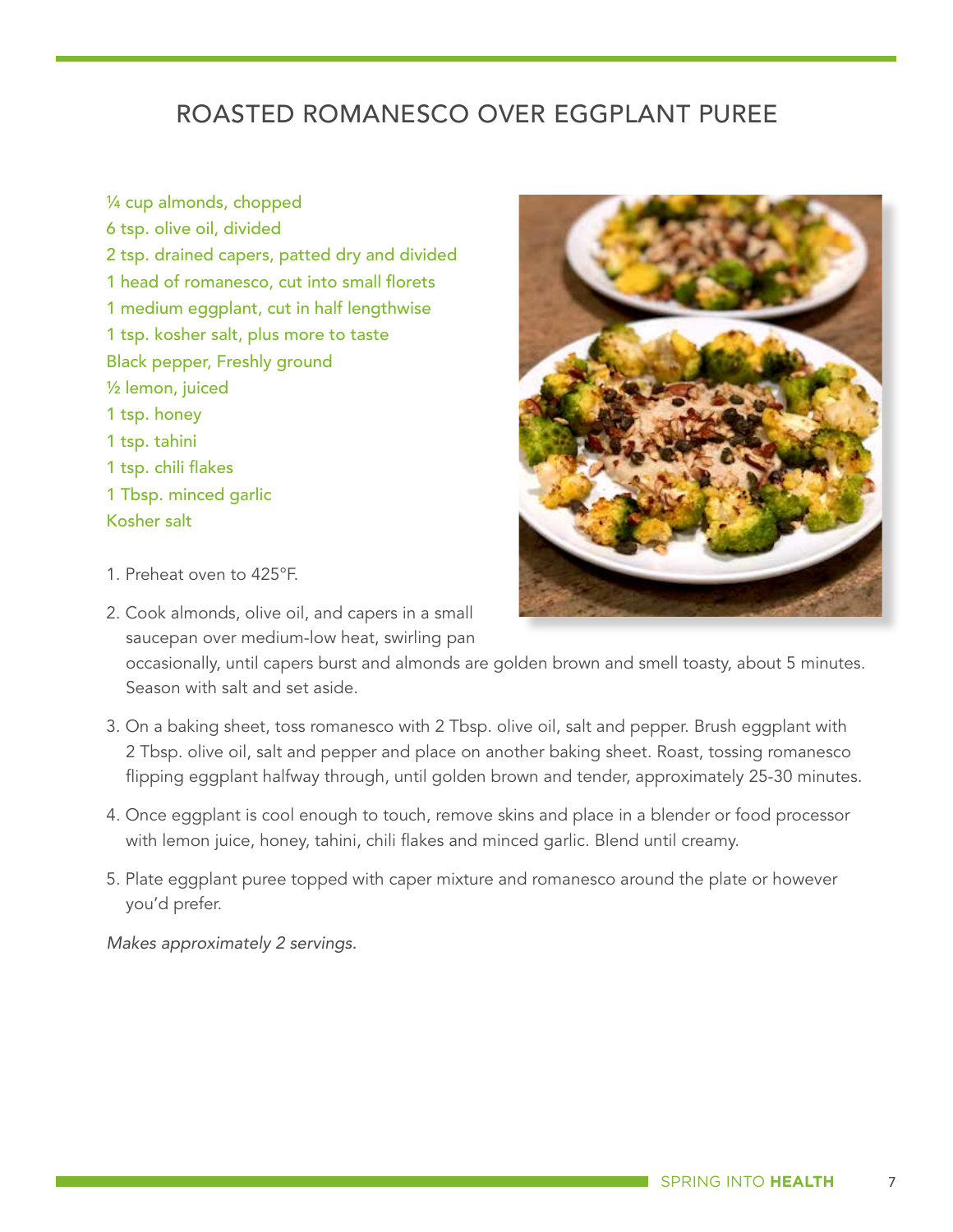#### RADISH CHIPS

20 radishes (approximately), cleaned and ends trimmed 1 Tbsp. olive oil 1 tsp. curry powder ¼ tsp. turmeric powder ¼ tsp. garlic powder ¼ tsp. paprika Generous pinch of salt Pinch of cracked black pepper

- 1. Preheat oven to 350°F.
- 2. Slice radishes approximately ¼ inch thick. (Use can use a mandolin for ease and uniformity.)
- 3. Mix seasonings together.
- 4. In a bowl or ziploc bag, toss radishes with olive oil and seasonings. Mix well. Place on a baking sheet lined with parchment paper.
- 5. Cook for approximately 15 minutes. Remove radishes from the oven, flip, and return to the oven. Reduce heat to 225°F and cook for an additional 20 minutes.
- 4. Monitor the texture as they cook. Once they are crispy, remove from the oven, plate and serve.

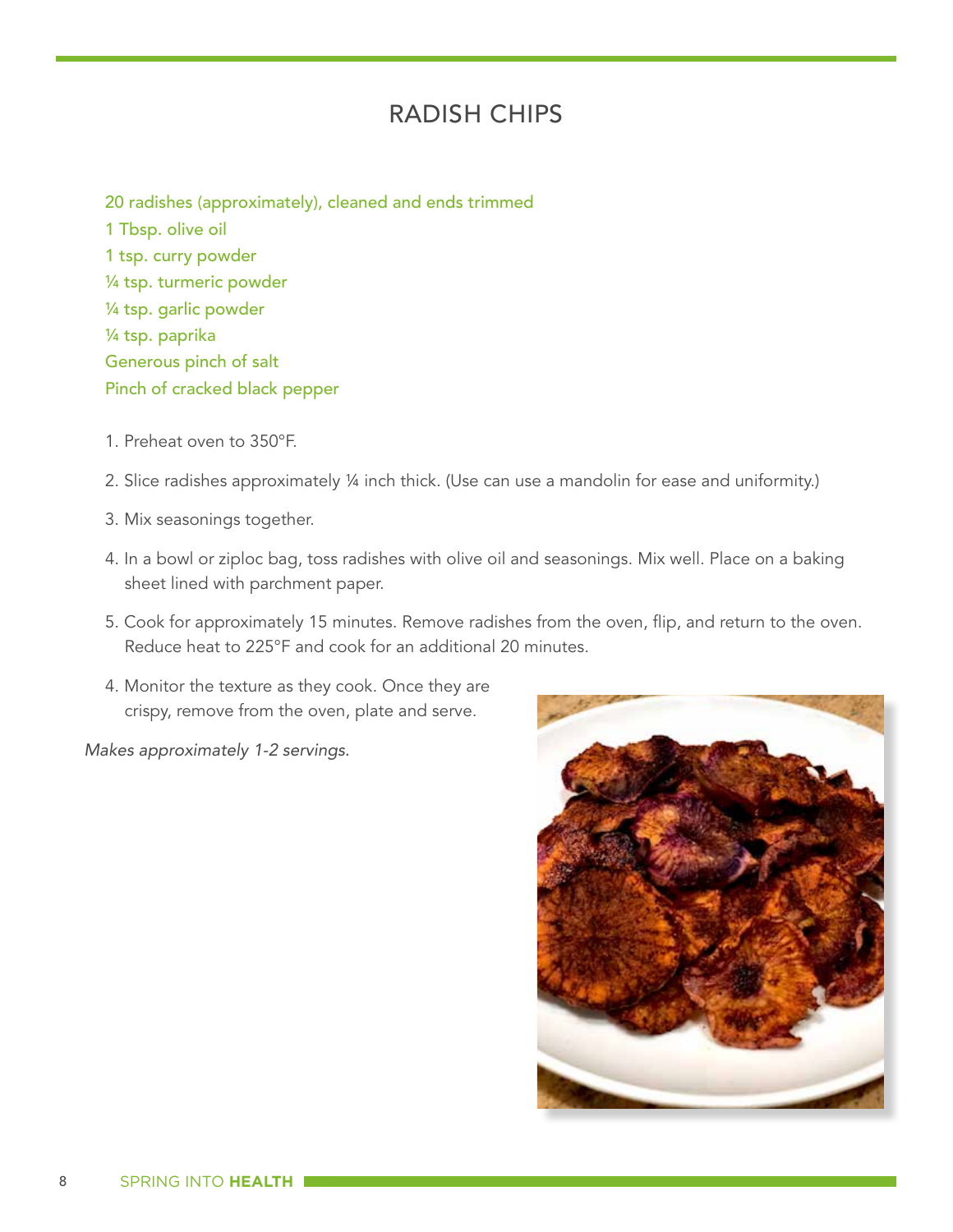#### ROASTED RED BEET HUMMUS

1 small red beet, roasted (you can roast or purchase pre-roasted) 1 can (15 oz.) cooked chickpeas, mostly drained (save some liquid) Zest of 1 large lemon Juice of ½ a large lemon **Salt** Black pepper 2 large cloves garlic, minced 2 heaping Tbsp. tahini ¼ cup extra virgin olive oil



- 1. Preheat oven to 375°F.
- 2. Remove the stem and root from beets. Wash and scrub underwater until clean. Do not peel yet. (If you have pre-roasted beets, skip to step 4.)
- 3. Place beets in foil. Drizzle with a bit of olive oil. Wrap tightly and roast for one hour or until an inserted knife falls out without resistance. Beets should be tender. Bring to room temperature.
- 4. Once beets are cooled, peel and quarter them and place in food processor. Blend until only small bits remain.
- 5. Add remaining ingredients, except for olive oil, and blend until smooth. Drizzle in olive oil as the hummus is mixing.
- 6. Taste and add more salt, lemon juice, or olive oil if needed. If hummus is too thick, add a bit of water.

\* Hummus will keep in the refrigerator for up to 1 week.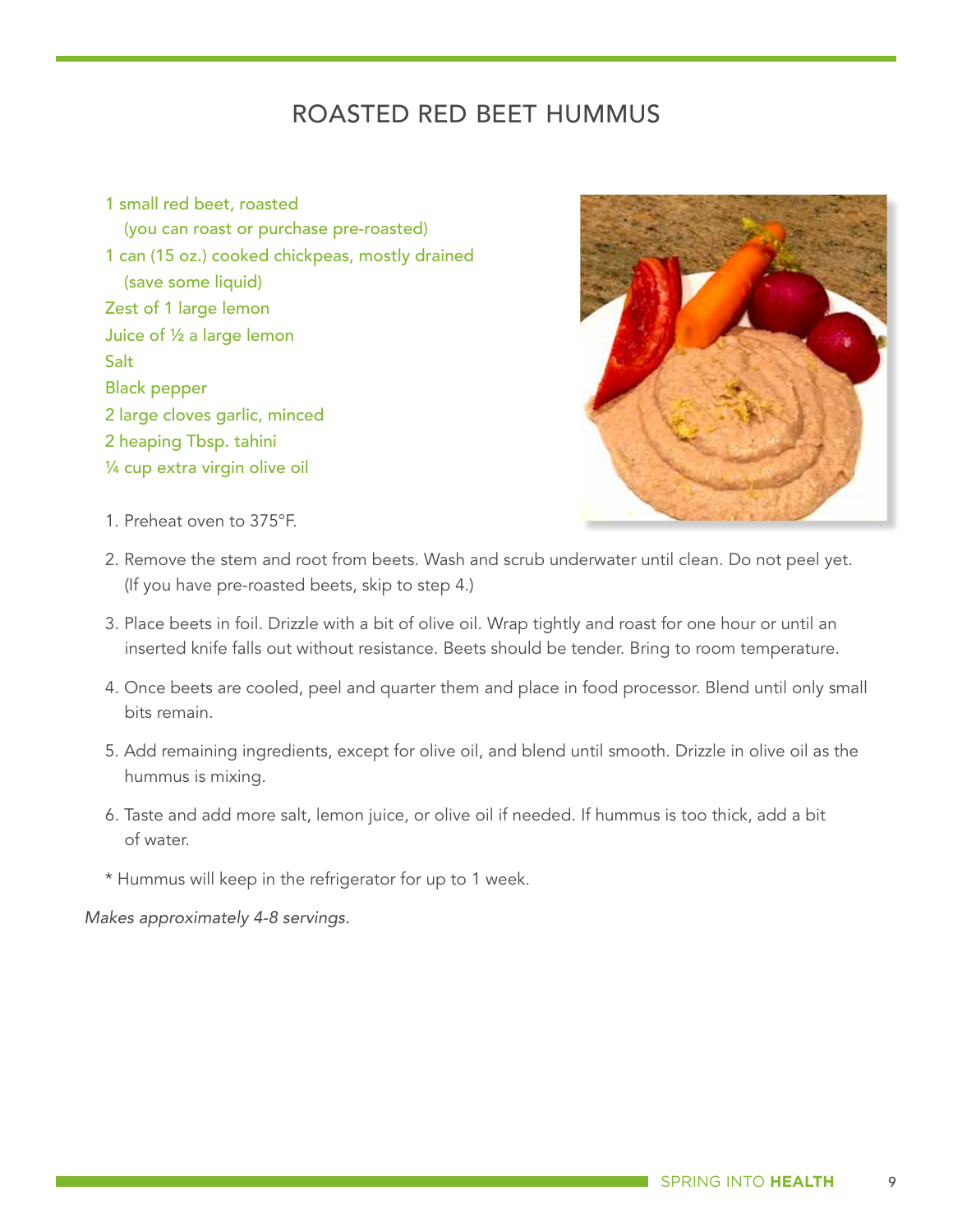## JICIMA AND HEARTS OF PALM SALAD

#### DRESSING INGREDIENTS

6 Tbsp. extra virgin olive oil 3 Tbsp. lemon juice, freshly squeezed 2 Tbsp. dijon mustard 1 large garlic clove, minced ½ tsp. kosher salt ¼ tsp. freshly ground black pepper

#### SALAD INGREDIENTS

1 jicama

- 1 pint of grape tomatoes
- 1 can (14 oz.) whole artichoke hearts in water (Quartered artichoke hearts will work also) 1 can (14 oz.) whole hearts of palm 6 radishes 2 ripe but firm avocados Salt Black pepper, freshly ground Lettuce (optional)



- 1. Whisk dressing ingredients together in a bowl. Set aside.
- 2. Peel jicama and shred using a grater. Slice tomatoes and hearts of palm. Quarter radishes and artichokes. Cube avocados last, right before you toss the salad with dressing, to make sure they don't discolor.
- 3. Toss all ingredients together with the dressing, in a large bowl. Season to taste with salt and pepper.
- 4. Serve alone or atop a bed of lettuce.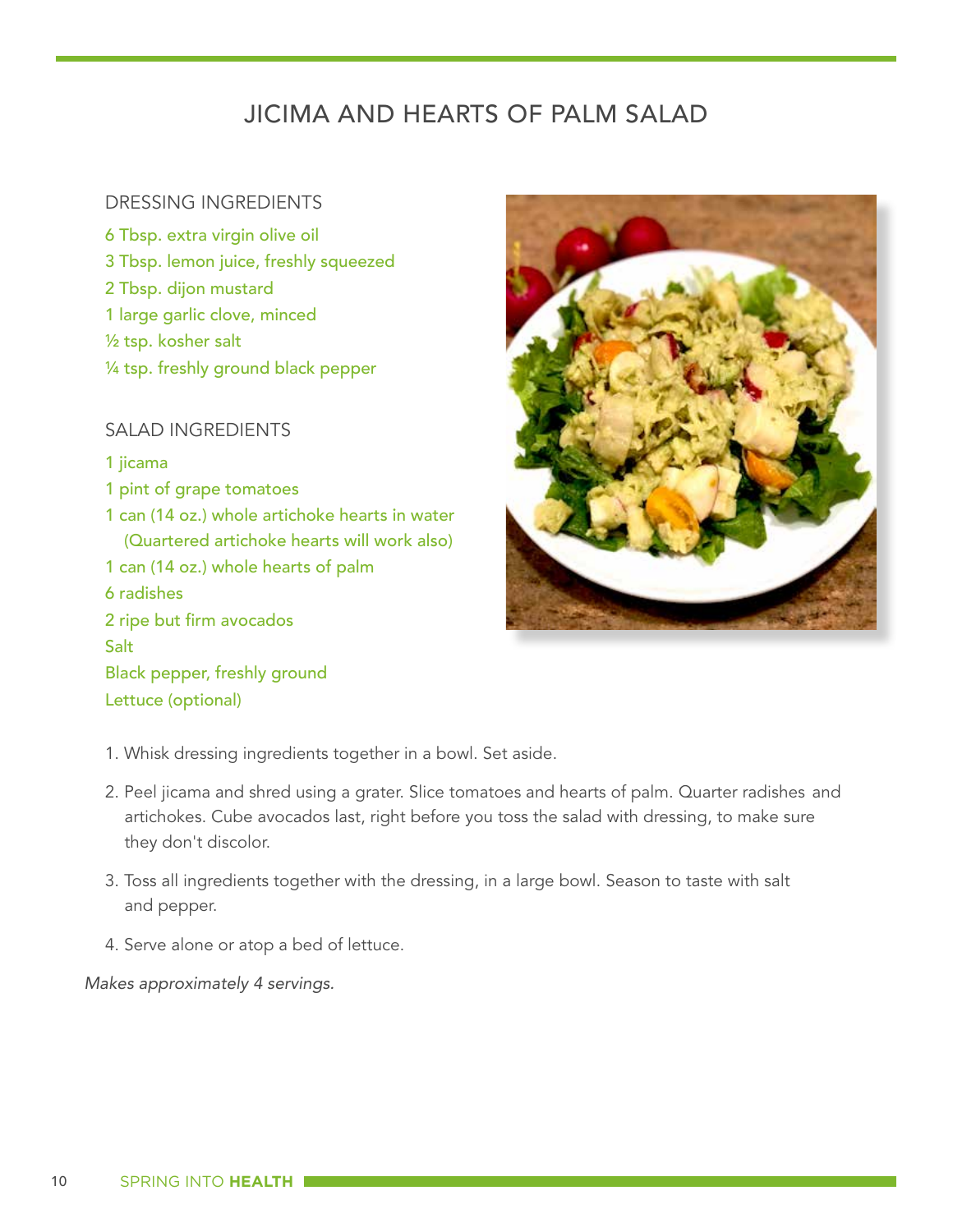## ARUGULA KALE HARVEST SALAD

- 8 cups kale and arugula, mixed (or mixed greens) 2 avocados 6 radishes 2 blood oranges ½ cup almonds, sliced 3 Tbsp. olive oil Salt and pepper
- 1. Using your hands, lightly massage kale with olive oil. Toss in arugula.
- 2. Slice radishes, section blood oranges, and dice avocado. Toss all together.
- 3. Season with salt and pepper.
- 4. Plate and garnish with sliced almonds.

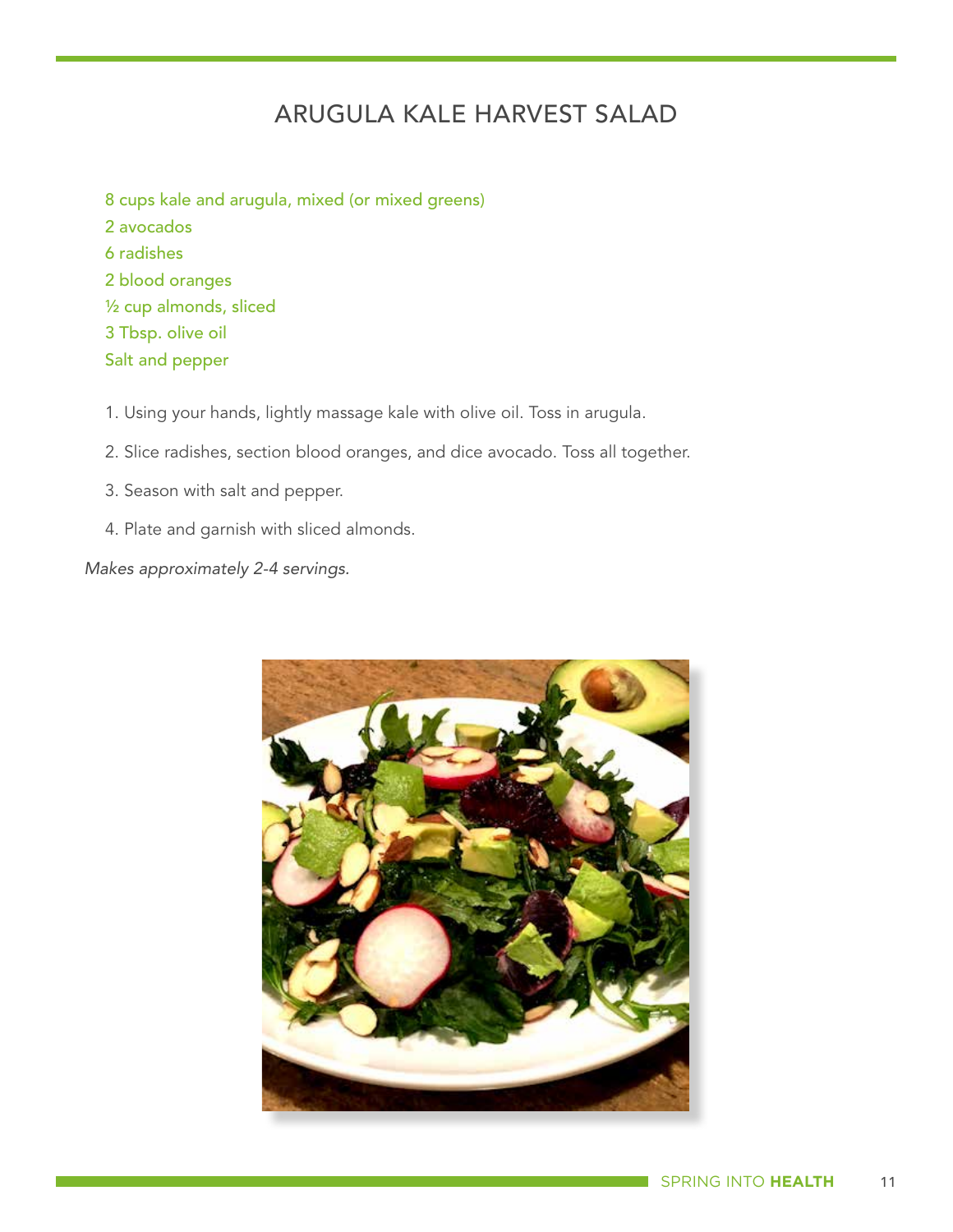## PRESSURE COOKER WINTER SOUASH AND LENTIL STEW

- 2 medium shallots, thinly sliced
- 1 Tbsp. fresh ginger, peeled and finely chopped
- 1 Tbsp. olive oil
- 1 small butternut squash, peeled, seeded and cut into 1½" chunks
- 1 lb. green lentils
- 6 cups vegetable broth
- 5 cups packed baby spinach
- 1 Tbsp. apple cider vinegar
- ¼ tsp. salt and pepper
- 1. In a pressure-cooker pot on medium, cook shallots and ginger in oil for 5 minutes or until shallots are golden; stirring throughout. Add squash, lentils, broth and 1/4 tsp. salt.
- 2. Cover, lock and bring up to pressure on high. Reduce heat to medium-low. Cook 12 minutes. Release pressure by using quick-release function.
- 3. Stir in spinach, apple cider vinegar and ½ tsp. each of salt and pepper. Serve warm.

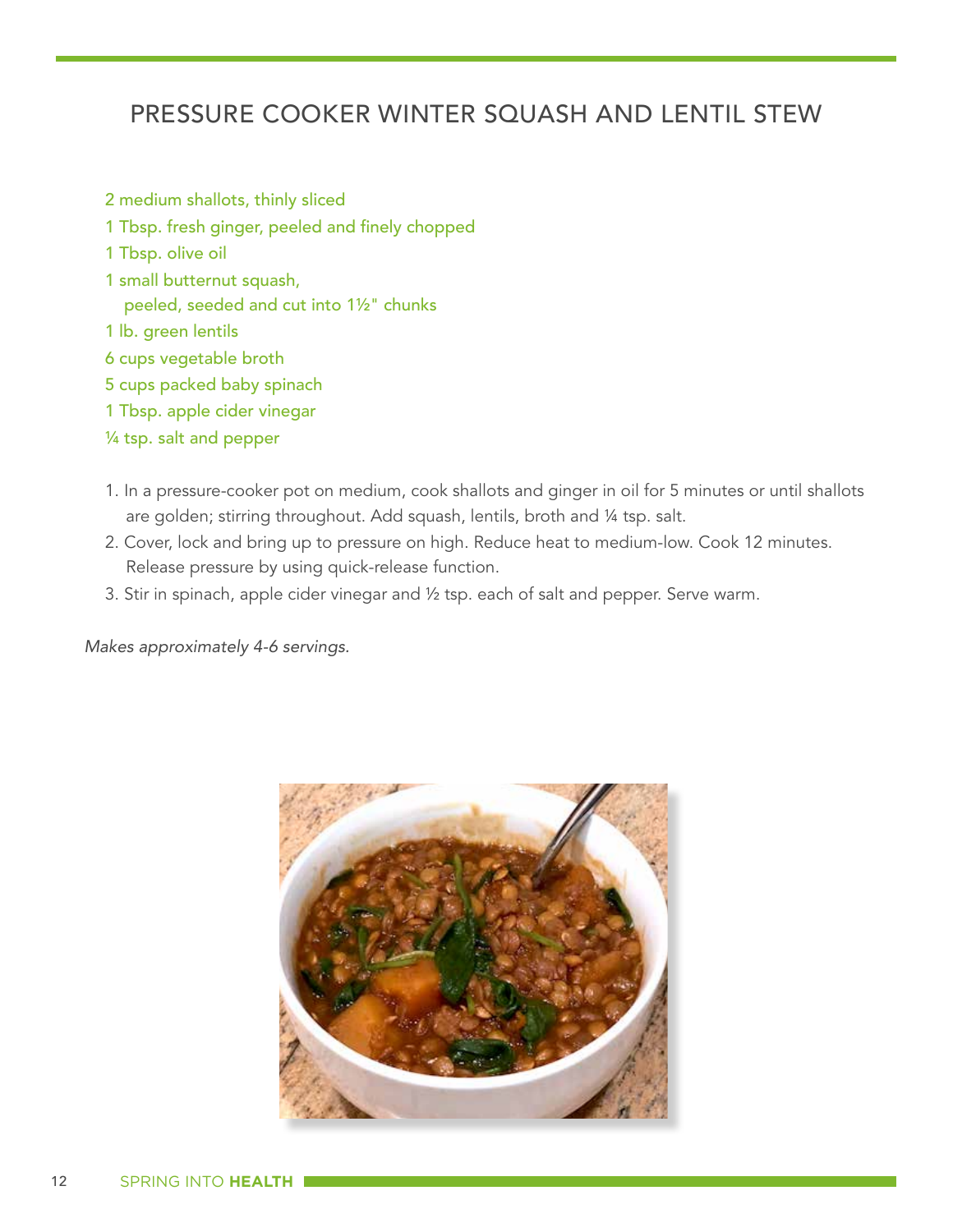## CAULIFLOWER RICE LETTUCE CUPS WITH SRIRACHA PEANUT SAUCE

1 Tbsp. coconut oil 2 cloves garlic, minced 5 green onions, sliced 1 small pepper (color of your choice), diced 5 oz. shiitake mushrooms, chopped 2 large carrots, shredded (about 2 cups) 1 lime, juiced 2 Tbsp. Braggs liquid amino acids ½ tsp. salt 1 head cauliflower, shredded Iceberg or Bibb lettuce for serving

#### SRIRACHA PEANUT SAUCE

½ cup no sugar added peanut butter 1 cup light coconut milk 1 Tbsp. honey (or to taste) ½ tsp. sea salt 1 Tbsp. brown rice vinegar 1 Tbsp. sriracha (or more to taste)



- 1. Melt coconut oil in a large nonstick skillet. Add garlic and cook for 1 minute until fragrant. Add onions and cook for 3-4 minutes until soft.
- 2. Stir in peppers, mushrooms, and carrots. Squeeze on the lime. Add Braggs liquid amino acids and salt. Cook, stirring frequently, for 7 minutes.
- 3. Add shredded cauliflower and cook for another 5 minutes, stirring frequently.
- 4. Combine all sauce ingredients in a saucepan over medium heat. Bring to a boil, and boil for about 5 minutes, until thickened and coats the back of a spoon.
- 5. Serve the cauliflower mixture in iceberg or bibb lettuce cups, and drizzle with peanut sauce. Add extra sriracha to taste.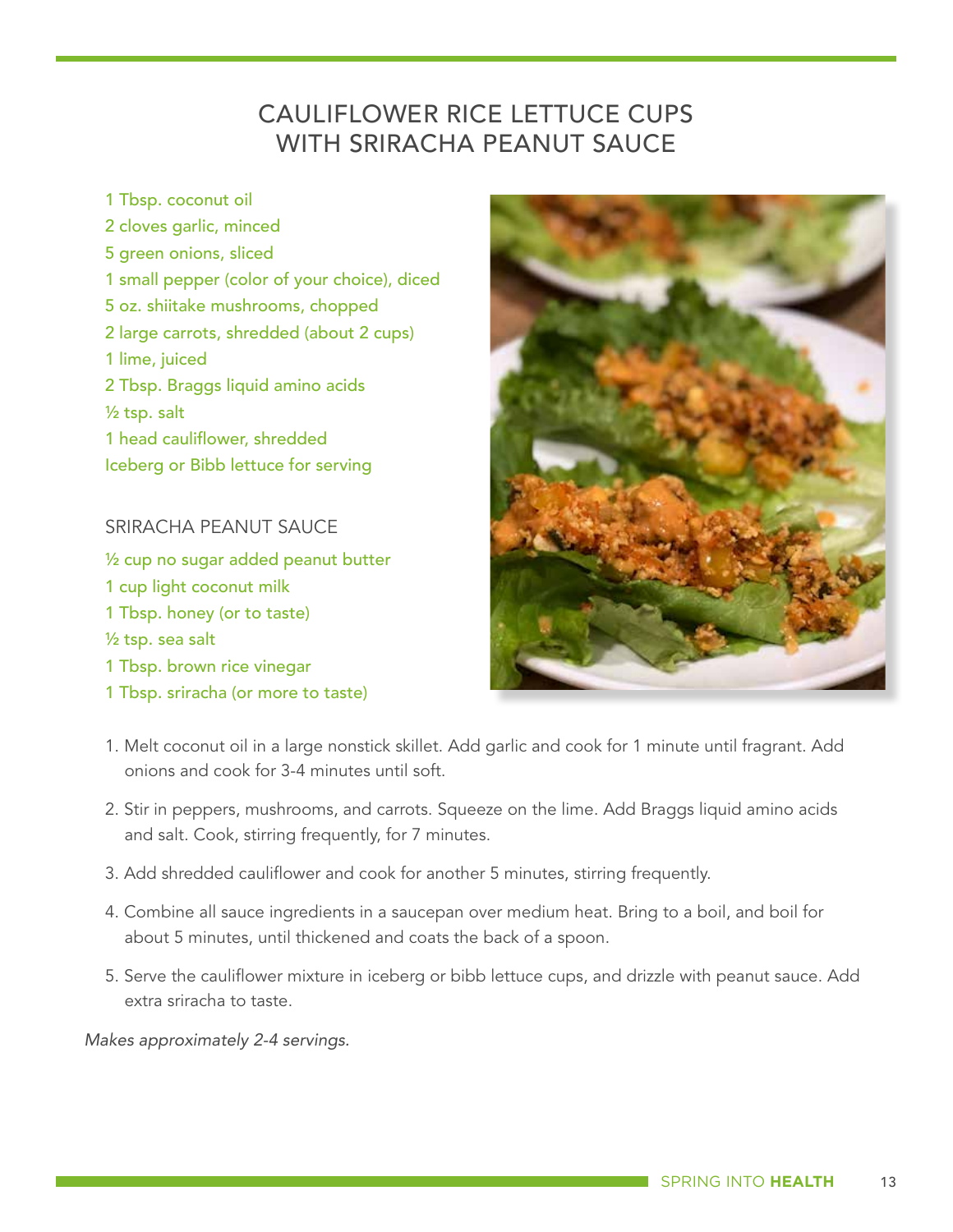## HARISSA-ROASTED BROCCOLI AND TOFU

- 1 pound extra-firm tofu, water removed
- 3 garlic cloves, grated
- 2 Tbsp. harissa (plus extra for garnishing)
- 4 Tbsp. olive oil, divided
- 2 Tbsp. apple cider vinegar, divided
- 1 large head of broccoli, cut into large florets with some stalk attached
- 1 bunch of kale
- ½ red onion, cut into thin slices
- Salt and pepper
- 1. Pre-heat oven to 425°F.
- 2. Whisk garlic, harissa, 2 Tbsp. olive oil, and apple cider vinegar in a large bowl; generously season with salt and pepper.
- 3. In a bowl or ziplock bag, toss broccoli and tofu in harissa mixture until coated.



- 4. Transfer mixture to a baking sheet. Spread out evenly and roast, rotating sheet halfway through, until broccoli is lightly browned and cooked through - approximately 30–40 minutes.
- 5. Meanwhile, heat 2 Tbsp. olive oil in frying pan and cook onions until soft, about 7 minutes.
- 6. Add in kale and cook until wilted. Season with salt and pepper.
- 7. When broccoli mixture is done, add to frying pan and toss together.
- 8. Serve on plates. Garnish with extra harissa (optional).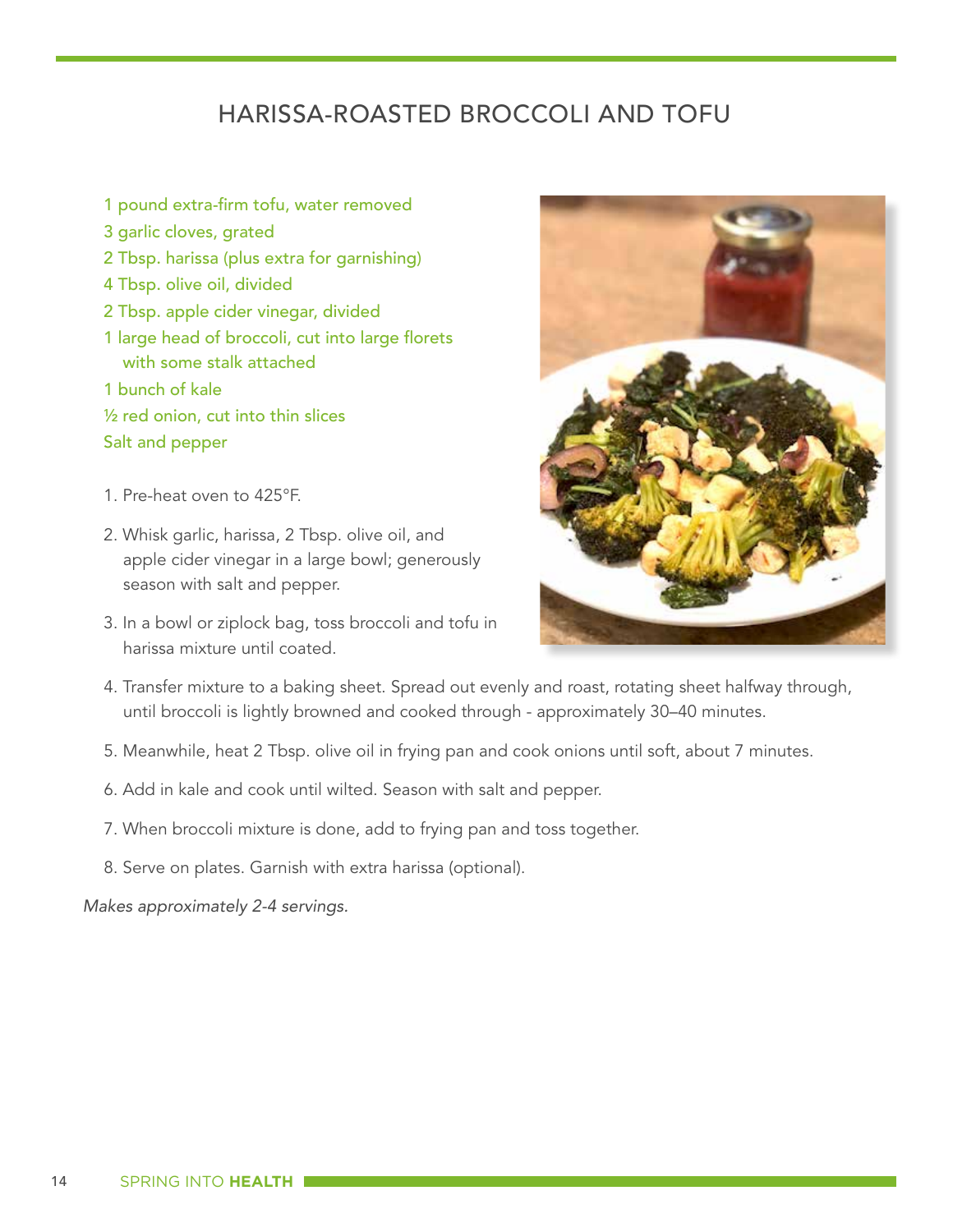## POTATO VEGGIE PANCAKE

- 1 can black beans 1 carrot, grated ½ onion, diced small 2 medium potatoes 4 scallions, chopped 1 cup corn ½ tsp. garlic salt 2 Tbsp. olive oil
- 1. Pre-heat oven to 425ºF.
- 2. Drain beans. Mash them well with a fork or crush between fingers.
- 3. Add the remaining ingredients, except olive oil, and mix until well combined. The mixture will be thick. You may need to use your hands to help mix it all together.
- 4. Heat olive oil in a cast iron skillet. When glistening and hot, add potato mixture and cook until bottom is starting to set. About 5-7 minutes.
- 5. Place in the oven for another 7-8 minutes until fully cooked. Before you remove it from the oven, place under broiler (high) until the top is brown and crispy.

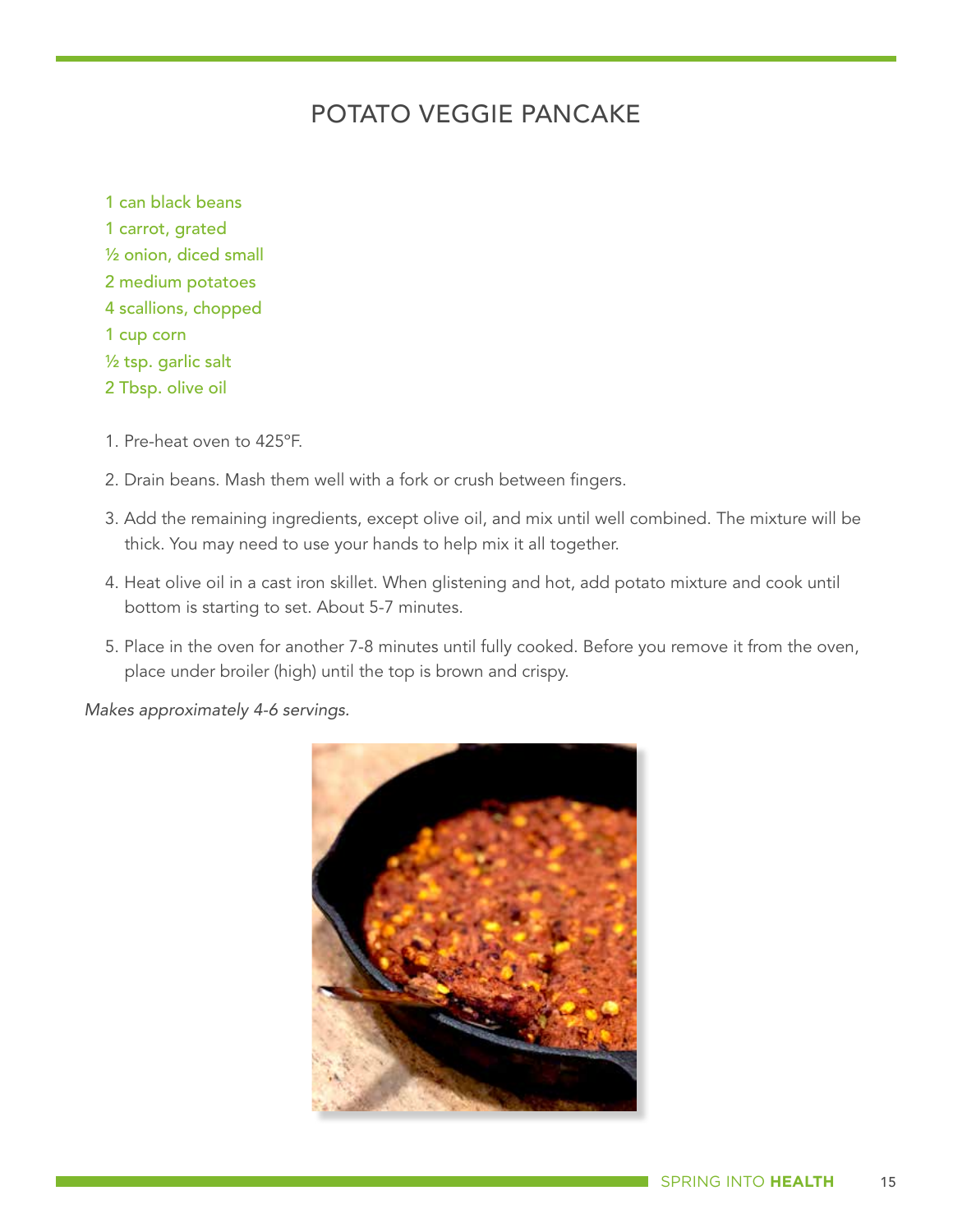## SWEET POTATO AND GREEN BEAN SALAD

1 lb. green beans 1 cup corn 1 small red pepper 8 olives of choice 1 small red onion 3 sweet potatoes ¼ cup olive oil (plus extra for tossing) 3 Tbsp. balsamic vinegar 3 Tbsp. lemon juice 2 cloves garlic Salt and pepper Chopped basil (optional)



- 1. Preheat the oven to 425°F.
- 2. Peel and cube sweet potatoes. Cut off green bean tips. Toss in olive oil and season with salt and pepper. Put on separate baking sheets (as cooking times may differ) and roast until potatoes are cooked and green beans have some color to them. Approximately 25 minutes.
- 3. Dice red pepper and onions, slice olives, and mince garlic. Set aside.
- 4. Make dressing by mixing olive oil, lemon juice, balsamic vinegar and garlic. Season with salt and pepper.
- 5. When green beans and sweet potatoes are done, let them cool and mix everything in a bowl.
- 6. Toss with dressing, garnish with chopped basil (optional), and serve.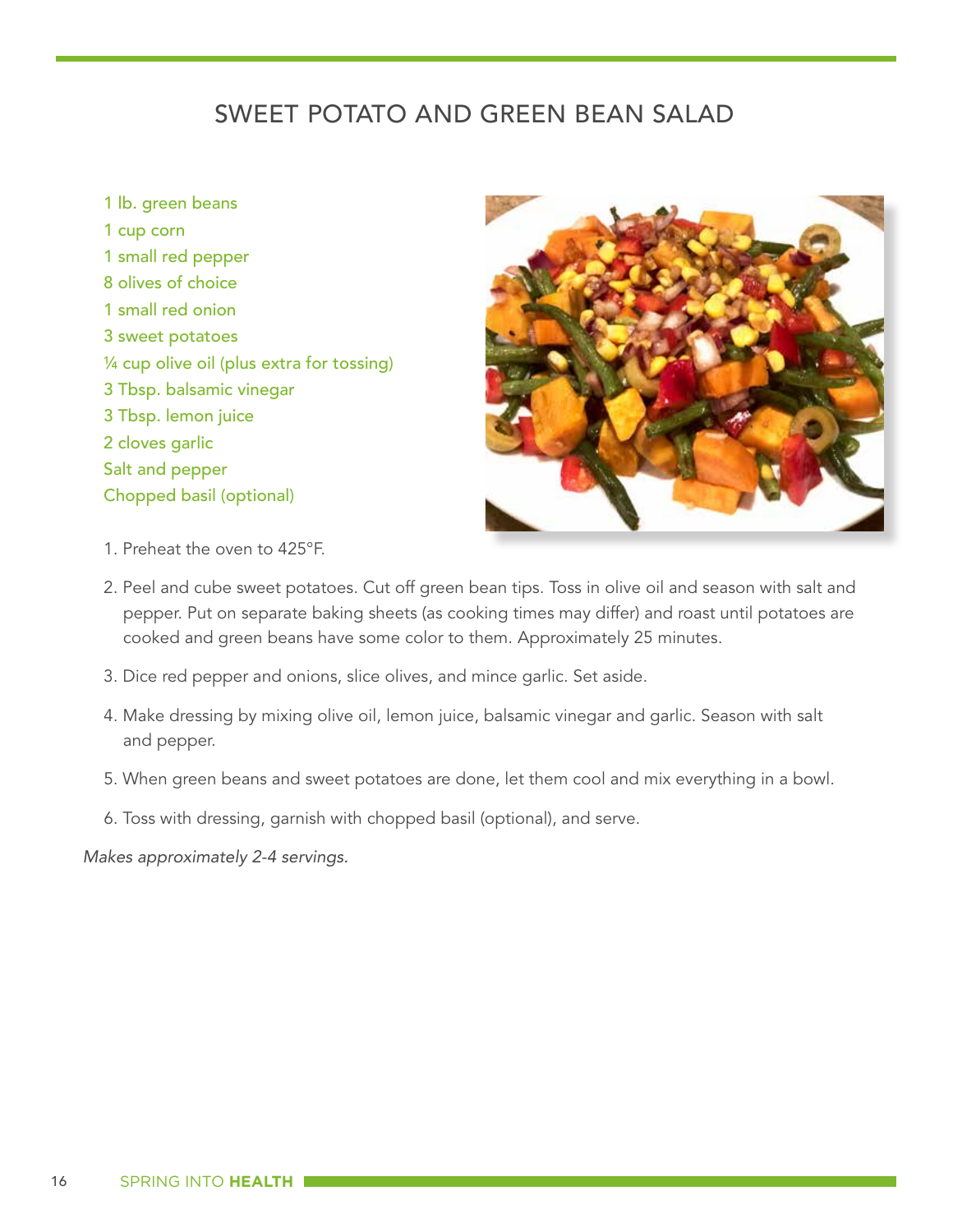## SPAGHETTI SQUASH AND MUSHROOM

1 large spaghetti squash 2 Tbsp. olive oil 1 large leek 8 oz. mushrooms (of your choice), sliced 2 cloves garlic, minced 1 tsp. basil, chopped Salt and pepper ½ cup vegetable broth ¼ cup basil or parsley, chopped



- 1. Pre-heat oven to 400°F and line a sheet pan with nonstick aluminum foil.
- 2. Cut squash in half lengthwise. Scoop out and discard the seeds and pulp. Drizzle with 1 Tbsp. olive oil and place, cut side down, on the sheet pan.
- 3. On a separate sheet tray, lined with nonstick aluminum foil, toss the mushrooms with the remaining olive oil and sprinkle with kosher salt.
- 4. Place squash and mushrooms in the oven. Roast mushrooms for about 15 minutes or until slightly browned. Set aside. Roast squash for about 30 minutes or until tender and can be easily pierced with a knife. Cool slightly and use a fork to shred the squash into spaghetti strands. Set aside.
- 5. While the squash and mushrooms are roasting, heat olive oil in a large saute pan. Add leeks and cook over medium heat until golden and tender. Add garlic and saute for 2 more minutes. Add vegetable broth and cook until warm.
- 6. Toss in the mushrooms before serving to give them some heat and pour on top of squash. Top with chopped basil.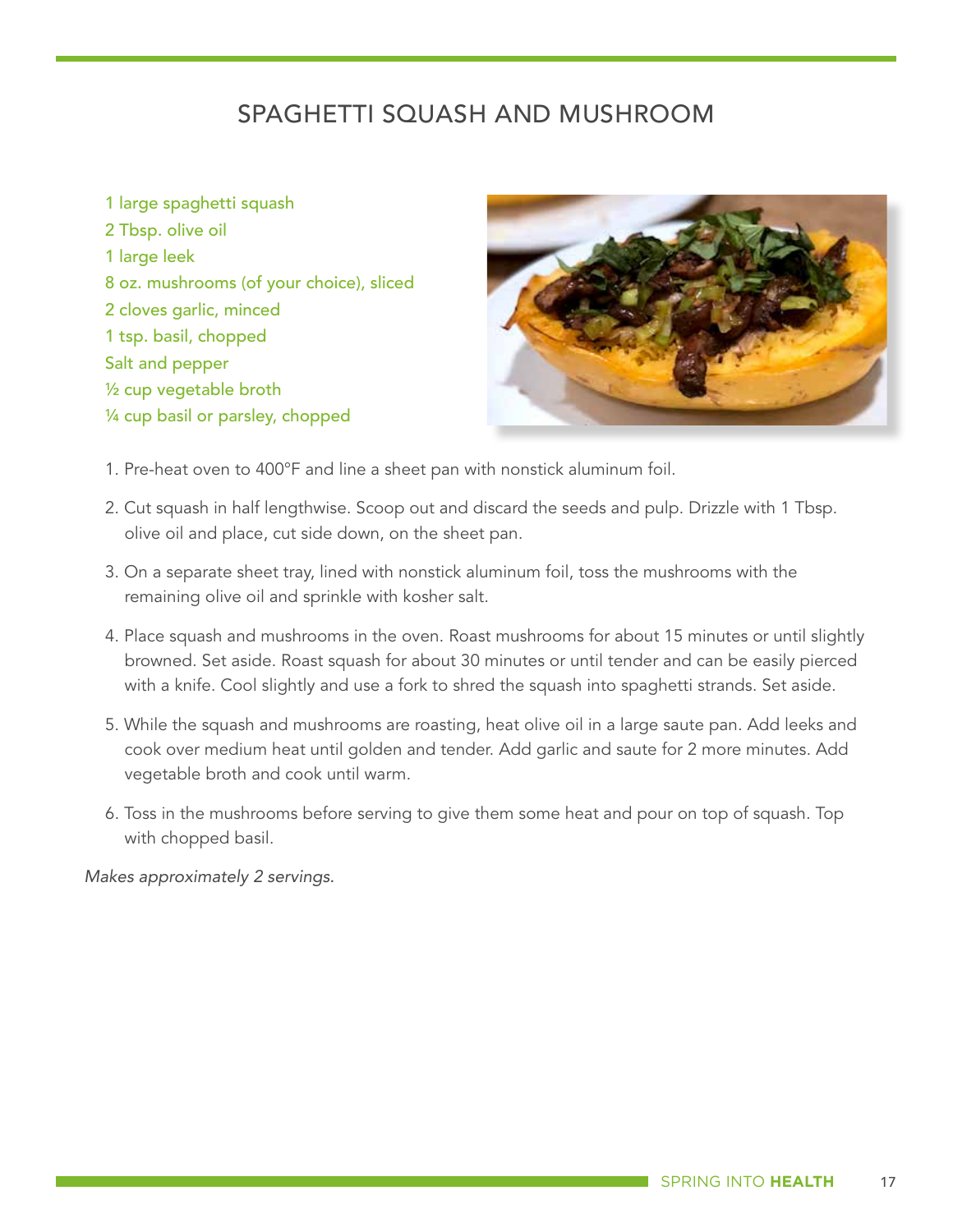## DIJON BRUSSEL SPROUTS

1 lb. brussel sprouts, trimmed 3 Tbsp. olive oil 2 Tbsp. dijon mustard ¼ cup apple cider vinegar 1/3 cup sunflower seeds Salt and pepper

- 1. Preheat oven to 350ºF.
- 2. Slice the sprouts in half. Toss with olive oil.
- 3. Whisk olive oil, mustard and apple cider vinegar together. Add sprouts and toss to coat. Place on baking sheet and season with salt and pepper.
- 4. Bake for 25-30 minutes.

*.*

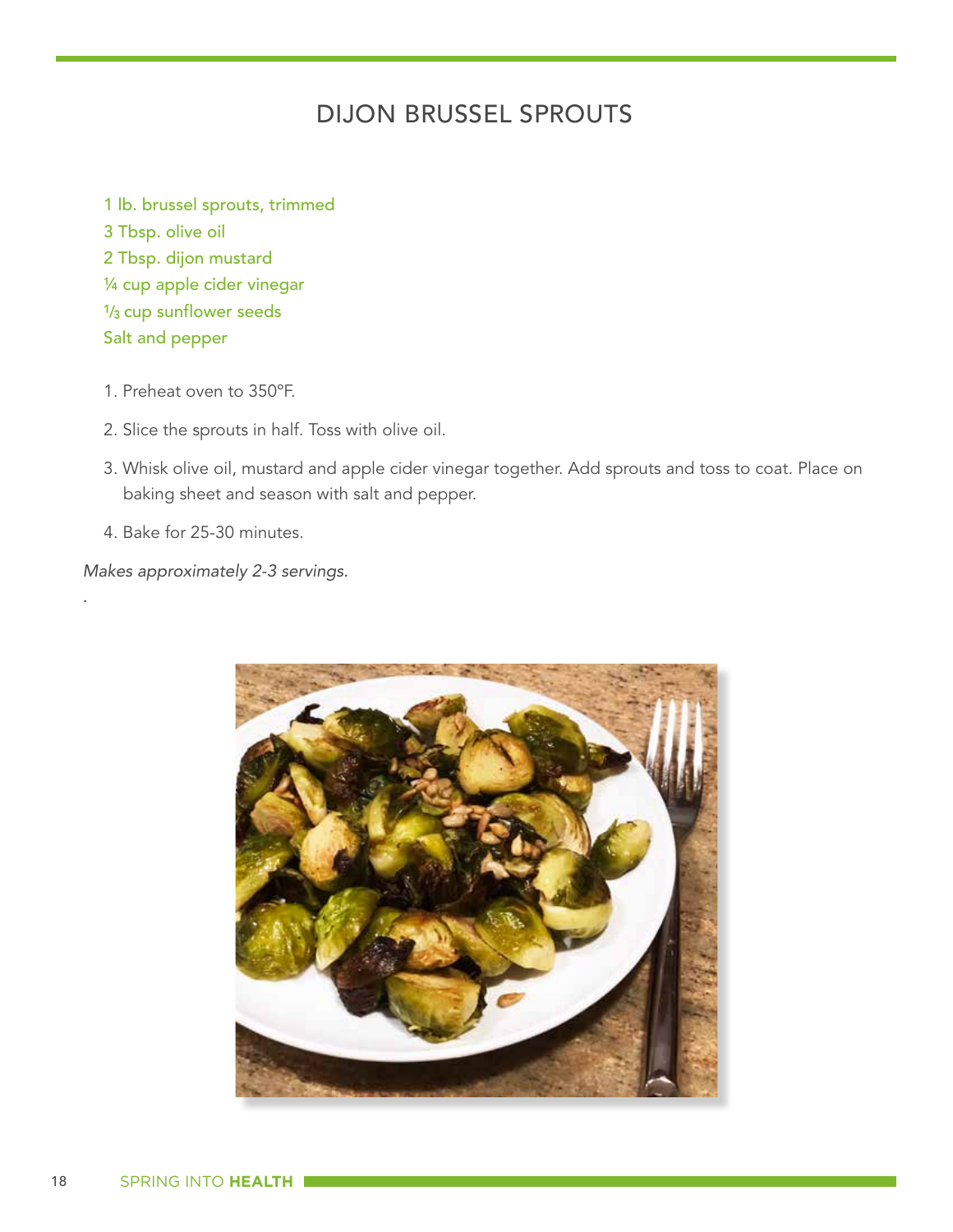## CARROT GINGER SOUP

1 Tbsp. extra-virgin olive oil 1 yellow onion, diced 4 cups vegetable broth 4 medium carrots, chopped 2 Tbsp. fresh ginger, minced Salt and pepper to taste

- 1. In a medium saucepan, heat olive oil and sauté the onion with a pinch of salt for about 5 minutes, until soft and translucent.
- 2. Add the broth, carrots, and ginger. Increase the heat to high and bring the mixture to a boil. Reduce heat to medium-low and simmer for about 20 minutes, or until carrots are tender.
- 3. Transfer the soup to a blender (or keep in pot and use immersion blender.) Blend until smooth and creamy. Season with salt and pepper to taste.
- 4. Top with shredded carrots, hemp seeds or any herbs you like.